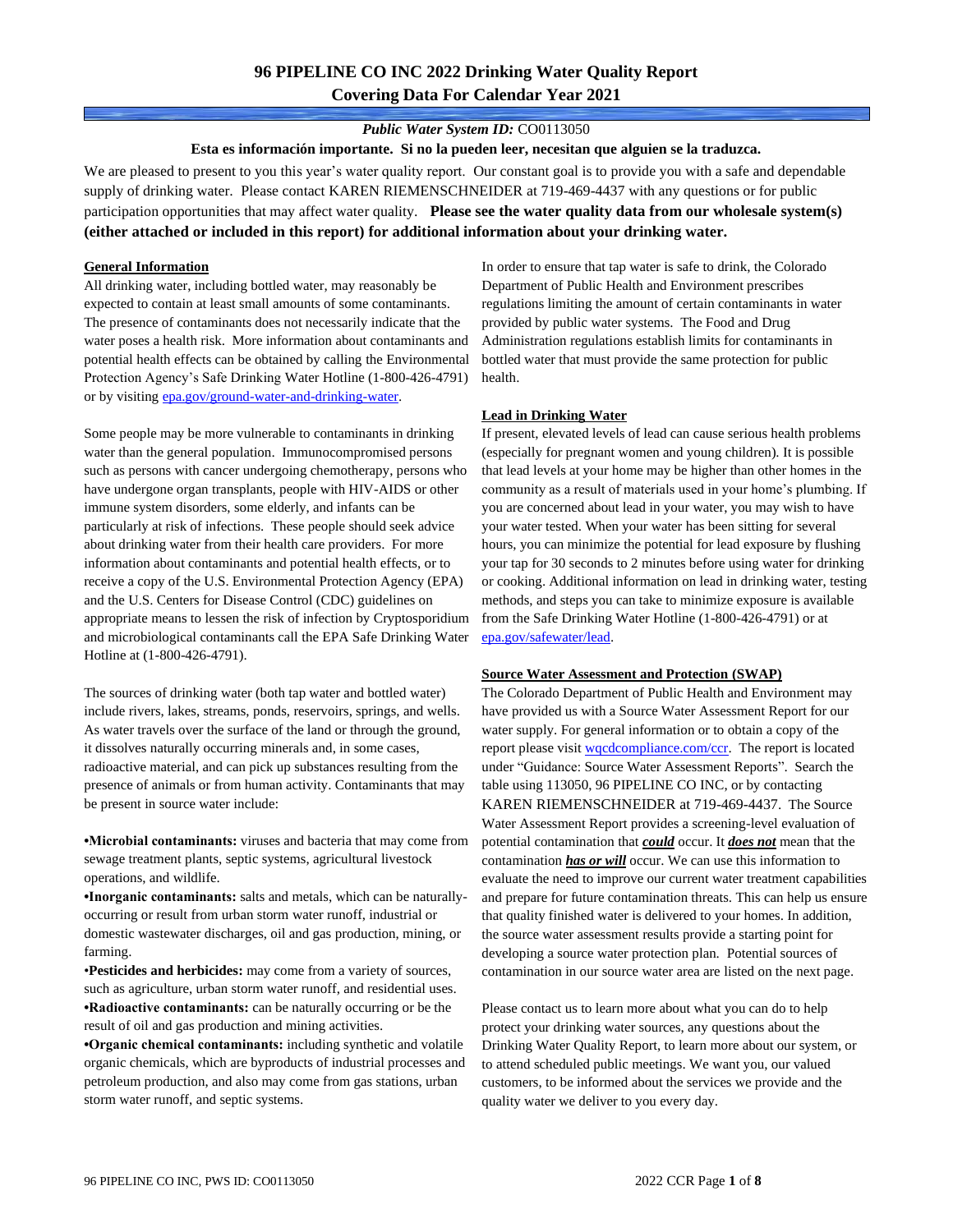## **Our Water Sources**

| <b>Sources (Water Type - Source Type)</b>          | <b>Potential Source(s) of Contamination</b>           |
|----------------------------------------------------|-------------------------------------------------------|
| WATER RECEIVED FROM ORDWAY CO0113700 (Groundwater- |                                                       |
| Consecutive Connection)                            | There is no SWAP report, please contact KAREN         |
| PURCHSD CROWLEY COUNTY WS 113200 GW (Groundwater-  | <b>RIEMENSCHNEIDER at 719-469-4437 with questions</b> |
| Consecutive Connection)                            | regarding potential sources of contamination.         |
|                                                    |                                                       |
|                                                    |                                                       |

### **Terms and Abbreviations**

- **Maximum Contaminant Level (MCL)** − The highest level of a contaminant allowed in drinking water.
- **Treatment Technique (TT)** − A required process intended to reduce the level of a contaminant in drinking water.
- **Health-Based** − A violation of either a MCL or TT.
- **Non-Health-Based** − A violation that is not a MCL or TT.
- **Action Level (AL)** − The concentration of a contaminant which, if exceeded, triggers treatment and other regulatory requirements.
- **Maximum Residual Disinfectant Level (MRDL)** The highest level of a disinfectant allowed in drinking water. There is convincing evidence that addition of a disinfectant is necessary for control of microbial contaminants.
- **Maximum Contaminant Level Goal (MCLG)** − The level of a contaminant in drinking water below which there is no known or expected risk to health. MCLGs allow for a margin of safety.
- **Maximum Residual Disinfectant Level Goal (MRDLG)** − The level of a drinking water disinfectant, below which there is no known or expected risk to health. MRDLGs do not reflect the benefits of the use of disinfectants to control microbial contaminants.
- **Violation (No Abbreviation)** − Failure to meet a Colorado Primary Drinking Water Regulation.
- **Formal Enforcement Action (No Abbreviation)** − Escalated action taken by the State (due to the risk to public health, or number or severity of violations) to bring a non-compliant water system back into compliance.
- **Variance and Exemptions (V/E)** − Department permission not to meet a MCL or treatment technique under certain conditions.
- **Gross Alpha (No Abbreviation)** − Gross alpha particle activity compliance value. It includes radium-226, but excludes radon 222, and uranium.
- **Picocuries per liter (pCi/L)** Measure of the radioactivity in water.
- **Nephelometric Turbidity Unit (NTU)** − Measure of the clarity or cloudiness of water. Turbidity in excess of 5 NTU is just noticeable to the typical person.
- **Compliance Value (No Abbreviation)** Single or calculated value used to determine if regulatory contaminant level (e.g. MCL) is met. Examples of calculated values are the 90<sup>th</sup> Percentile, Running Annual Average (RAA) and Locational Running Annual Average (LRAA).
- **Average (x-bar)** − Typical value.
- **Range (R)**  $-$  Lowest value to the highest value.
- **Sample Size (n)** − Number or count of values (i.e. number of water samples collected).
- **Parts per million = Milligrams per liter (ppm = mg/L)** − One part per million corresponds to one minute in two years or a single penny in \$10,000.
- **Parts per billion = Micrograms per liter (ppb = ug/L)** − One part per billion corresponds to one minute in 2,000 years, or a single penny in \$10,000,000.
- **Not Applicable**  $(N/A)$  Does not apply or not available.
- **Level 1 Assessment** A study of the water system to identify potential problems and determine (if possible) why total coliform bacteria have been found in our water system.
- **Level 2 Assessment** A very detailed study of the water system to identify potential problems and determine (if possible) why an E. coli MCL violation has occurred and/or why total coliform bacteria have been found in our water system on multiple occasions.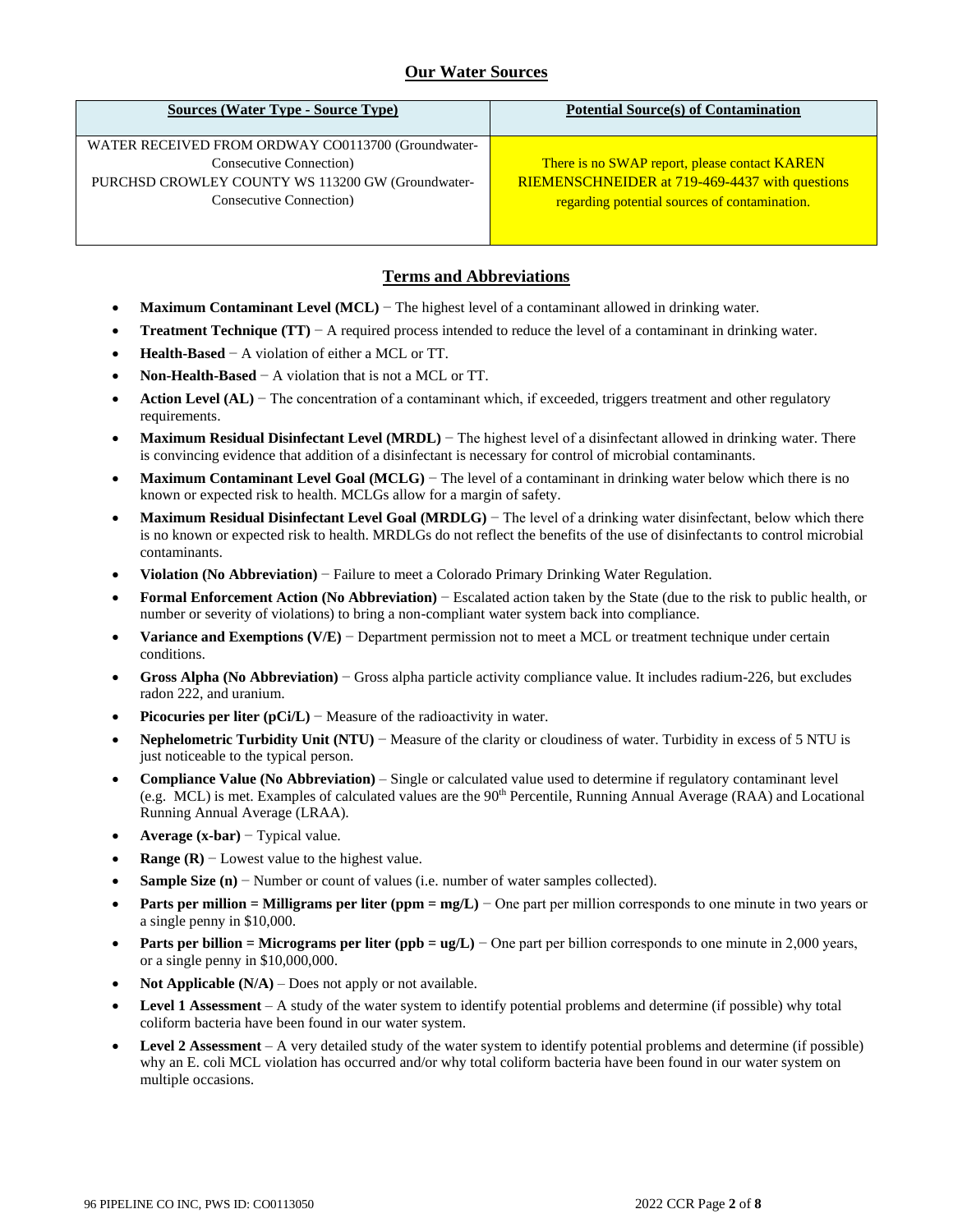### **Detected Contaminants**

96 PIPELINE CO INC routinely monitors for contaminants in your drinking water according to Federal and State laws. The following table(s) show all detections found in the period of January 1 to December 31, 2021 unless otherwise noted. The State of Colorado requires us to monitor for certain contaminants less than once per year because the concentrations of these contaminants are not expected to vary significantly from year to year, or the system is not considered vulnerable to this type of contamination. Therefore, some of our data, though representative, may be more than one year old. Violations and Formal Enforcement Actions, if any, are reported in the next section of this report.

**Note:** Only detected contaminants sampled within the last 5 years appear in this report. If no tables appear in this section then no contaminants were detected in the last round of monitoring.

|                                                                                                                                          | Disinfectants Sampled in the Distribution System<br><b>TT Requirement</b> : At least 95% of samples per period (month or quarter) must be at least 0.2 ppm <b>OR</b> |                                                                                                                                           |  |  |    |           |  |  |  |  |  |  |
|------------------------------------------------------------------------------------------------------------------------------------------|----------------------------------------------------------------------------------------------------------------------------------------------------------------------|-------------------------------------------------------------------------------------------------------------------------------------------|--|--|----|-----------|--|--|--|--|--|--|
| If sample size is less than 40 no more than 1 sample is below 0.2 ppm<br><b>Typical Sources:</b> Water additive used to control microbes |                                                                                                                                                                      |                                                                                                                                           |  |  |    |           |  |  |  |  |  |  |
| <b>Disinfectant</b><br><b>Name</b>                                                                                                       | <b>Time Period</b>                                                                                                                                                   | <b>MRDL</b><br><b>Number of Samples</b><br><b>Sample</b><br><b>Results</b><br>TТ<br><b>Violation</b><br><b>Below Level</b><br><b>Size</b> |  |  |    |           |  |  |  |  |  |  |
| Chlorine                                                                                                                                 | December, 2021                                                                                                                                                       | <b>Lowest period</b> percentage of samples<br>meeting TT requirement: 100%                                                                |  |  | No | $4.0$ ppm |  |  |  |  |  |  |

|                            | Lead and Copper Sampled in the Distribution System |                                |                              |                           |                                      |                                              |                                                           |                                                                               |  |  |  |  |  |  |
|----------------------------|----------------------------------------------------|--------------------------------|------------------------------|---------------------------|--------------------------------------|----------------------------------------------|-----------------------------------------------------------|-------------------------------------------------------------------------------|--|--|--|--|--|--|
| Contaminant<br><b>Name</b> | <b>Time</b><br>Period                              | 90 <sup>th</sup><br>Percentile | <b>Sample</b><br><b>Size</b> | Unit of<br><b>Measure</b> | 90 <sup>th</sup><br>Percentile<br>AL | <b>Sample</b><br><b>Sites</b><br>Above<br>AL | 90 <sup>th</sup><br>Percentile<br>AL<br><b>Exceedance</b> | <b>Typical Sources</b>                                                        |  |  |  |  |  |  |
| Copper                     | 07/25/2020<br>to<br>07/27/2020                     | 0.06                           | 5                            | ppm                       | 1.3                                  | $\overline{0}$                               | N <sub>0</sub>                                            | Corrosion of<br>household plumbing<br>systems; Erosion of<br>natural deposits |  |  |  |  |  |  |
| Lead                       | 07/25/2020<br>to<br>07/27/2020                     | 1.6                            | 5                            | ppb                       | 15                                   | $\Omega$                                     | N <sub>0</sub>                                            | Corrosion of<br>household plumbing<br>systems; Erosion of<br>natural deposits |  |  |  |  |  |  |

|                                        | Disinfection Byproducts Sampled in the Distribution System |         |                       |                              |                           |            |             |                                |                                             |  |  |  |  |  |
|----------------------------------------|------------------------------------------------------------|---------|-----------------------|------------------------------|---------------------------|------------|-------------|--------------------------------|---------------------------------------------|--|--|--|--|--|
| <b>Name</b>                            | Year                                                       | Average | Range<br>$Low - High$ | <b>Sample</b><br><b>Size</b> | Unit of<br><b>Measure</b> | <b>MCL</b> | <b>MCLG</b> | <b>MCL</b><br><b>Violation</b> | <b>Typical Sources</b>                      |  |  |  |  |  |
| Total<br>Haloacetic<br>Acids<br>(HAA5) | 2020                                                       | 6.07    | 6.07 to 6.07          |                              | ppb                       | 60         | N/A         | N <sub>0</sub>                 | Byproduct of drinking<br>water disinfection |  |  |  |  |  |
| Total<br>Trihalome<br>thanes<br>(TTHM) | 2020                                                       | 12      | 12 to 12              |                              | ppb                       | 80         | N/A         | N <sub>o</sub>                 | Byproduct of drinking<br>water disinfection |  |  |  |  |  |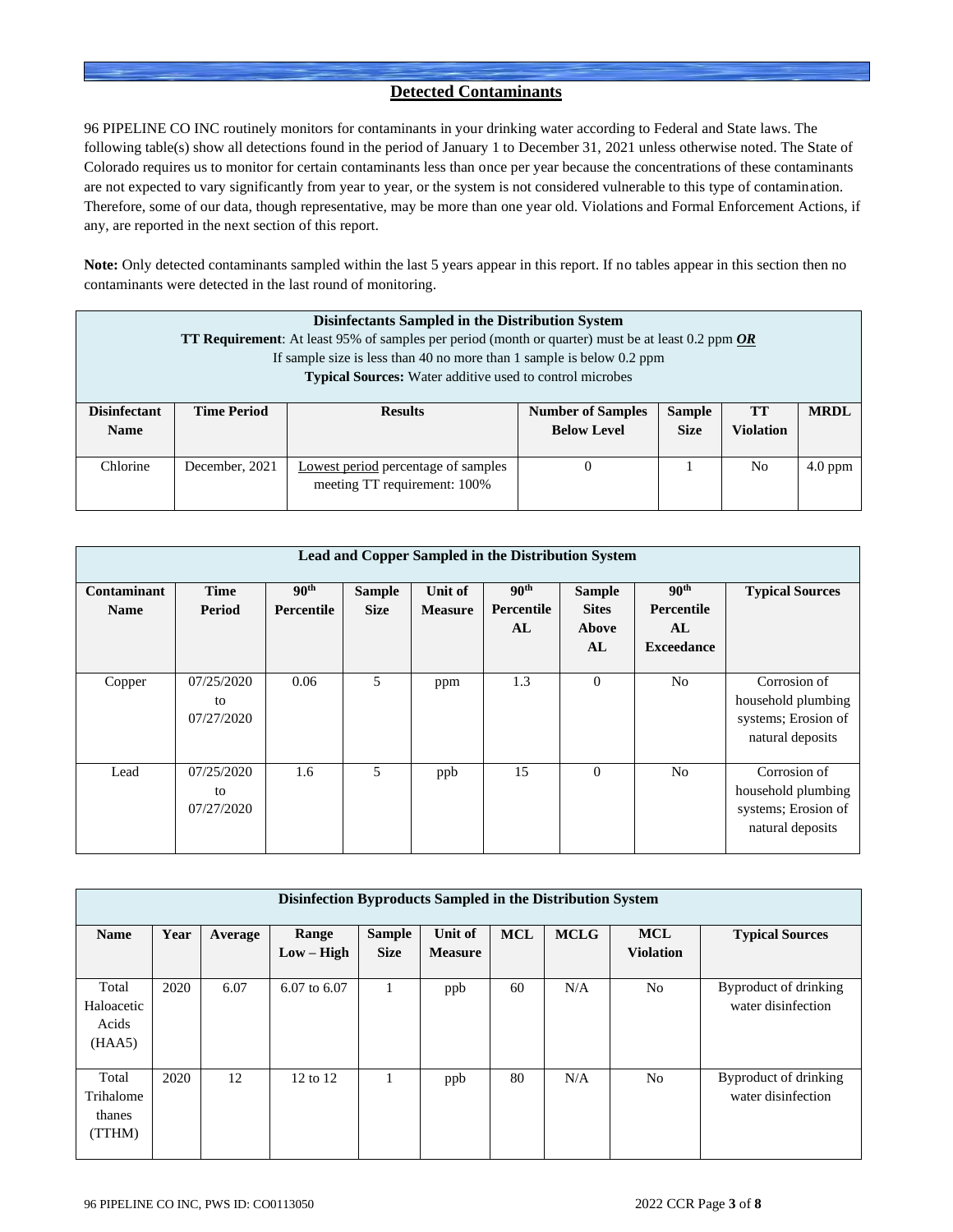### **Violations, Significant Deficiencies, and Formal Enforcement Actions**

#### **Non-Health-Based Violations**

These violations do not usually mean that there was a problem with the water quality. If there had been, we would have notified you immediately. We missed collecting a sample (water quality is unknown), we reported the sample result after the due date, or we did not complete a report/notice by the required date.

| <b>Name</b>                     | <b>Description</b>                      | <b>Time Period</b>  |
|---------------------------------|-----------------------------------------|---------------------|
|                                 |                                         |                     |
| <b>PUBLIC NOTICE</b>            | <b>FAILURE TO NOTIFY THE</b>            | 10/06/2019 - Open   |
|                                 | PUBLIC/CONSUMERS                        |                     |
| <b>LEAD &amp; COPPER RULE</b>   | <b>FAILURE TO MONITOR AND/OR</b>        | 10/01/2021 - Open   |
|                                 | <b>REPORT</b>                           |                     |
| C pipelineONSUMER CONFIDENCE    | FAILURE TO DELIVER AN ANNUAL            | 07/01/2021 - Open   |
| <b>RULE</b>                     | CONSUMER CONFIDENCE (WATER              |                     |
|                                 | QUALITY) REPORT TO THE                  |                     |
|                                 | PUBLIC/CONSUMERS                        |                     |
| <b>CONSUMER CONFIDENCE RULE</b> | FAILURE TO DELIVER AN ANNUAL            | 07/01/2020 - Open   |
|                                 | CONSUMER CONFIDENCE (WATER              |                     |
|                                 | <b>QUALITY) REPORT TO THE</b>           |                     |
|                                 | PUBLIC/CONSUMERS                        |                     |
| <b>CONSUMER CONFIDENCE RULE</b> | <b>FAILURE TO DELIVER AN ANNUAL</b>     | 07/01/2019 - Open   |
|                                 | CONSUMER CONFIDENCE (WATER              |                     |
|                                 | <b>QUALITY) REPORT TO THE</b>           |                     |
|                                 | PUBLIC/CONSUMERS                        |                     |
| <b>CONSUMER CONFIDENCE RULE</b> | <b>FAILURE TO DELIVER AN ANNUAL</b>     | 07/01/2018 - Open   |
|                                 | CONSUMER CONFIDENCE (WATER              |                     |
|                                 | QUALITY) REPORT TO THE                  |                     |
|                                 | PUBLIC/CONSUMERS                        |                     |
| <b>CONSUMER CONFIDENCE RULE</b> | <b>FAILURE TO DELIVER AN ANNUAL</b>     | $07/01/2017$ - Open |
|                                 | CONSUMER CONFIDENCE (WATER              |                     |
|                                 | QUALITY) REPORT TO THE                  |                     |
|                                 | PUBLIC/CONSUMERS                        |                     |
|                                 | <b>Additional Violation Information</b> |                     |

Please share this information with all the other people who drink this water, especially those who may not have received this notice directly (for example, people in apartments, nursing homes, schools, and businesses). You can do this by posting this notice in a public place or distributing copies by hand or mail.

96 Pipeline has been working closely with the State to correct our current violations and move to a complete compliant operation in 2022-2023 for our CCR reporting, LCR testing and providing public notice to our customers in the required time period.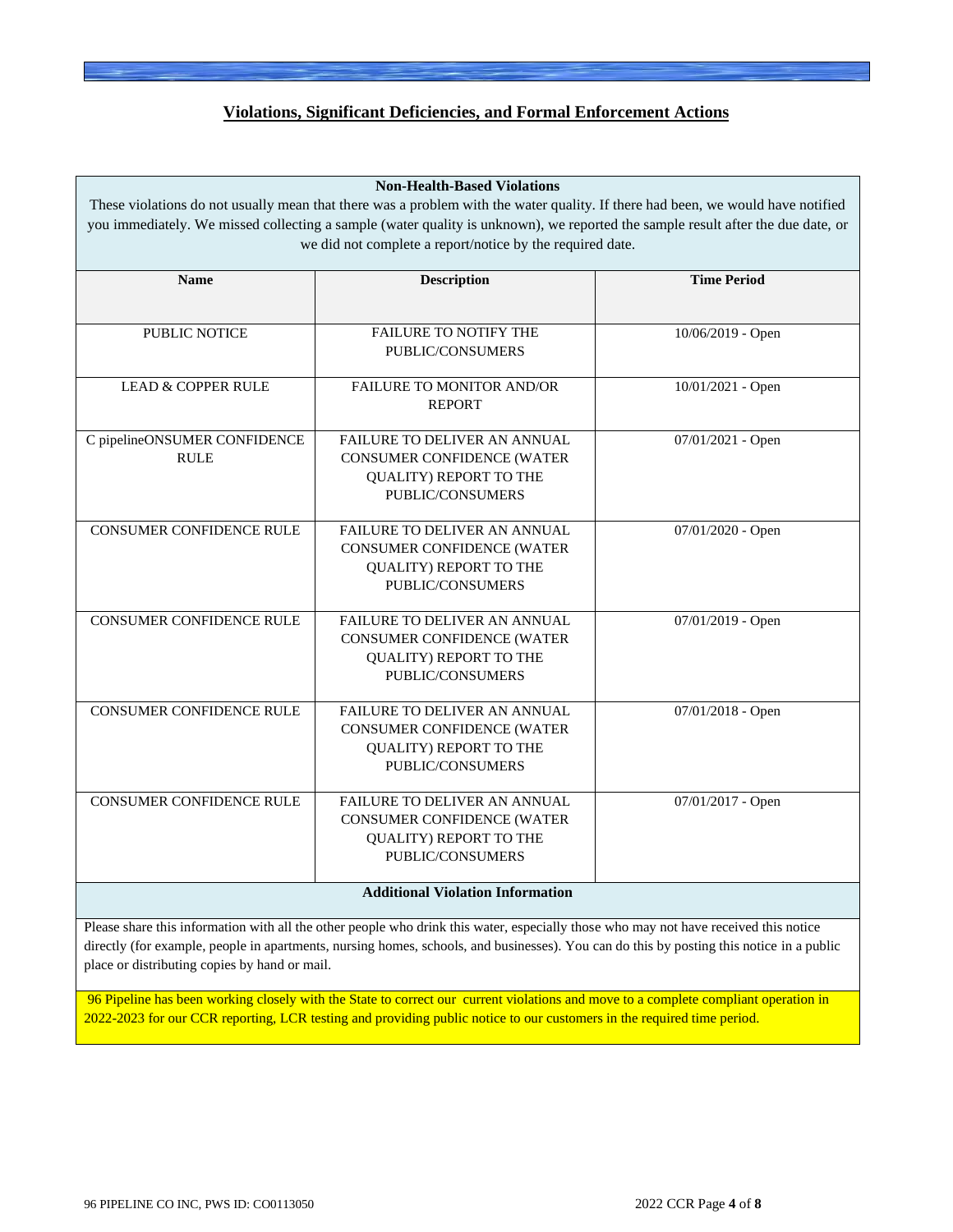### **Detected Contaminants**

ORDWAY TOWN OF routinely monitors for contaminants in your drinking water according to Federal and State laws. The following table(s) show all detections found in the period of January 1 to December 31, 2021 unless otherwise noted. The State of Colorado requires us to monitor for certain contaminants less than once per year because the concentrations of these contaminants are not expected to vary significantly from year to year, or the system is not considered vulnerable to this type of contamination. Therefore, some of our data, though representative, may be more than one year old. Violations and Formal Enforcement Actions, if any, are reported in the next section of this report.

**Note:** Only detected contaminants sampled within the last 5 years appear in this report. If no tables appear in this section then no contaminants were detected in the last round of monitoring.

|                     | Disinfectants Sampled in the Distribution System                                                                 |                                                                 |                          |               |                  |             |  |  |  |  |  |  |
|---------------------|------------------------------------------------------------------------------------------------------------------|-----------------------------------------------------------------|--------------------------|---------------|------------------|-------------|--|--|--|--|--|--|
|                     | <b>TT Requirement</b> : At least 95% of samples per period (month or quarter) must be at least 0.2 ppm <b>OR</b> |                                                                 |                          |               |                  |             |  |  |  |  |  |  |
|                     | If sample size is less than 40 no more than 1 sample is below $0.2$ ppm                                          |                                                                 |                          |               |                  |             |  |  |  |  |  |  |
|                     |                                                                                                                  | <b>Typical Sources:</b> Water additive used to control microbes |                          |               |                  |             |  |  |  |  |  |  |
|                     |                                                                                                                  |                                                                 |                          |               |                  |             |  |  |  |  |  |  |
| <b>Disinfectant</b> | <b>Time Period</b>                                                                                               | <b>Results</b>                                                  | <b>Number of Samples</b> | <b>Sample</b> | TT               | <b>MRDL</b> |  |  |  |  |  |  |
| <b>Name</b>         |                                                                                                                  |                                                                 | <b>Below Level</b>       | <b>Size</b>   | <b>Violation</b> |             |  |  |  |  |  |  |
|                     |                                                                                                                  |                                                                 |                          |               |                  |             |  |  |  |  |  |  |
| Chlorine            | December, 2021                                                                                                   | <b>Lowest period percentage of samples</b>                      |                          | 2             | No               | $4.0$ ppm   |  |  |  |  |  |  |
|                     |                                                                                                                  | meeting TT requirement: 100%                                    |                          |               |                  |             |  |  |  |  |  |  |
|                     |                                                                                                                  |                                                                 |                          |               |                  |             |  |  |  |  |  |  |

|                            | Lead and Copper Sampled in the Distribution System |                                       |                              |                           |                                      |                                              |                                                           |                                                                               |  |  |  |  |  |  |
|----------------------------|----------------------------------------------------|---------------------------------------|------------------------------|---------------------------|--------------------------------------|----------------------------------------------|-----------------------------------------------------------|-------------------------------------------------------------------------------|--|--|--|--|--|--|
| Contaminant<br><b>Name</b> | <b>Time</b><br>Period                              | 90 <sup>th</sup><br><b>Percentile</b> | <b>Sample</b><br><b>Size</b> | Unit of<br><b>Measure</b> | 90 <sup>th</sup><br>Percentile<br>AL | <b>Sample</b><br><b>Sites</b><br>Above<br>AL | 90 <sup>th</sup><br>Percentile<br>AL<br><b>Exceedance</b> | <b>Typical Sources</b>                                                        |  |  |  |  |  |  |
| Copper                     | 06/29/2021<br>to<br>06/29/2021                     | 0.15                                  | 10                           | ppm                       | 1.3                                  | $\overline{0}$                               | N <sub>0</sub>                                            | Corrosion of<br>household plumbing<br>systems; Erosion of<br>natural deposits |  |  |  |  |  |  |
| Lead                       | 06/29/2021<br>to<br>06/29/2021                     | 1.7                                   | 10                           | ppb                       | 15                                   | $\mathbf{0}$                                 | N <sub>o</sub>                                            | Corrosion of<br>household plumbing<br>systems; Erosion of<br>natural deposits |  |  |  |  |  |  |

|                                        | Disinfection Byproducts Sampled in the Distribution System |         |                       |                              |                           |            |             |                                |                                             |  |  |  |  |  |
|----------------------------------------|------------------------------------------------------------|---------|-----------------------|------------------------------|---------------------------|------------|-------------|--------------------------------|---------------------------------------------|--|--|--|--|--|
| <b>Name</b>                            | Year                                                       | Average | Range<br>$Low - High$ | <b>Sample</b><br><b>Size</b> | Unit of<br><b>Measure</b> | <b>MCL</b> | <b>MCLG</b> | <b>MCL</b><br><b>Violation</b> | <b>Typical Sources</b>                      |  |  |  |  |  |
| Total<br>Haloacetic<br>Acids<br>(HAA5) | 2021                                                       | 3.8     | 3.8 to 3.8            |                              | ppb                       | 60         | N/A         | N <sub>o</sub>                 | Byproduct of drinking<br>water disinfection |  |  |  |  |  |
| Total<br>Trihalome<br>thanes<br>(TTHM) | 2021                                                       | 14      | 14 to 14              |                              | ppb                       | 80         | N/A         | No                             | Byproduct of drinking<br>water disinfection |  |  |  |  |  |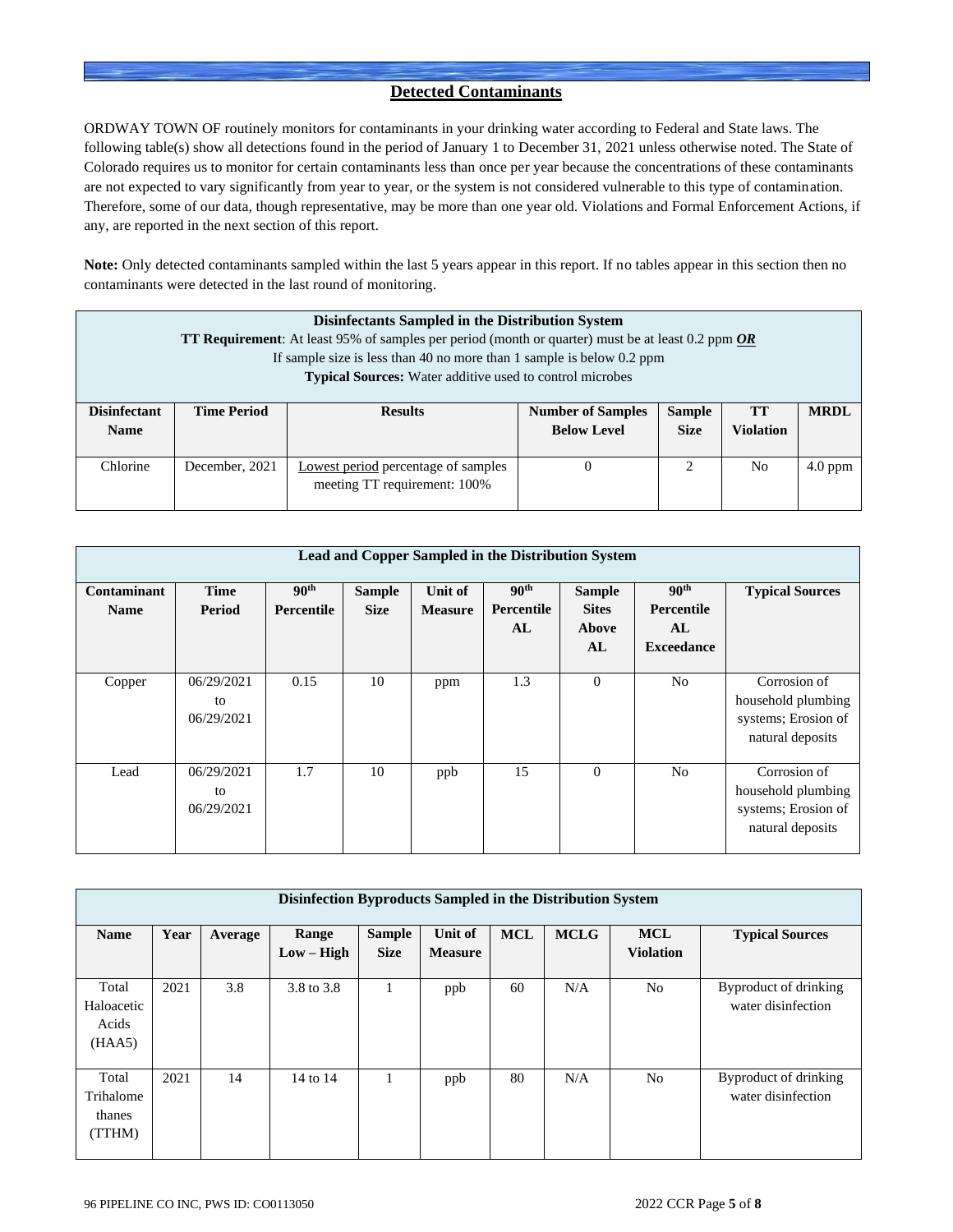|                            | Radionuclides Sampled at the Entry Point to the Distribution System |         |                       |                              |                           |            |             |                                |                                |  |  |  |  |
|----------------------------|---------------------------------------------------------------------|---------|-----------------------|------------------------------|---------------------------|------------|-------------|--------------------------------|--------------------------------|--|--|--|--|
| Contaminant<br><b>Name</b> | Year                                                                | Average | Range<br>$Low - High$ | <b>Sample</b><br><b>Size</b> | Unit of<br><b>Measure</b> | <b>MCL</b> | <b>MCLG</b> | <b>MCL</b><br><b>Violation</b> | <b>Typical Sources</b>         |  |  |  |  |
| Gross Alpha                | 2019                                                                |         | $1$ to $1$            |                              | pCi/L                     | 15         | $\Omega$    | N <sub>0</sub>                 | Erosion of<br>natural deposits |  |  |  |  |
| Combined<br>Radium         | 2019                                                                | 1.5     | $1.5 \text{ to } 1.5$ |                              | pCi/L                     | 5          | $\theta$    | N <sub>0</sub>                 | Erosion of<br>natural deposits |  |  |  |  |
| Combined<br>Uranium        | 2019                                                                | 10      | $10 \text{ to } 10$   |                              | ppb                       | 30         | $\theta$    | N <sub>0</sub>                 | Erosion of<br>natural deposits |  |  |  |  |

|                            | Inorganic Contaminants Sampled at the Entry Point to the Distribution System |         |                       |                              |                           |                |                |                                |                                                                                                                                                             |  |  |  |
|----------------------------|------------------------------------------------------------------------------|---------|-----------------------|------------------------------|---------------------------|----------------|----------------|--------------------------------|-------------------------------------------------------------------------------------------------------------------------------------------------------------|--|--|--|
| Contaminant<br><b>Name</b> | Year                                                                         | Average | Range<br>$Low - High$ | <b>Sample</b><br><b>Size</b> | Unit of<br><b>Measure</b> | <b>MCL</b>     | <b>MCLG</b>    | <b>MCL</b><br><b>Violation</b> | <b>Typical Sources</b>                                                                                                                                      |  |  |  |
| Barium                     | 2019                                                                         | 0.03    | $0.03$ to $0.03$      | $\mathbf{1}$                 | ppm                       | $\overline{2}$ | $\overline{c}$ | $\rm No$                       | Discharge of<br>drilling wastes;<br>discharge from<br>metal refineries;<br>erosion of natural<br>deposits                                                   |  |  |  |
| Cadmium                    | 2019                                                                         | 0.1     | $0.1$ to $0.1$        | $\mathbf{1}$                 | ppb                       | 5              | 5              | N <sub>o</sub>                 | Corrosion of<br>galvanized pipes;<br>erosion of natural<br>deposits; discharge<br>from metal<br>refineries; runoff<br>from waste<br>batteries and<br>paints |  |  |  |
| Fluoride                   | 2019                                                                         | 0.87    | $0.87$ to $0.87$      | $\mathbf{1}$                 | ppm                       | $\overline{4}$ | $\overline{4}$ | N <sub>o</sub>                 | Erosion of natural<br>deposits; water<br>additive which<br>promotes strong<br>teeth; discharge<br>from fertilizer and<br>aluminum<br>factories              |  |  |  |
| Nitrate                    | 2021                                                                         | 2.2     | 2.2 to 2.2            | $\mathbf{1}$                 | ppm                       | 10             | 10             | N <sub>o</sub>                 | Runoff from<br>fertilizer use;<br>leaching from<br>septic tanks,<br>sewage; erosion of<br>natural deposits                                                  |  |  |  |
| Selenium                   | 2019                                                                         | 6.8     | $6.8$ to $6.8\,$      | $\mathbf{1}$                 | ppb                       | 50             | 50             | $\rm No$                       | Discharge from<br>petroleum and<br>metal refineries;<br>erosion of natural<br>deposits; discharge<br>from mines                                             |  |  |  |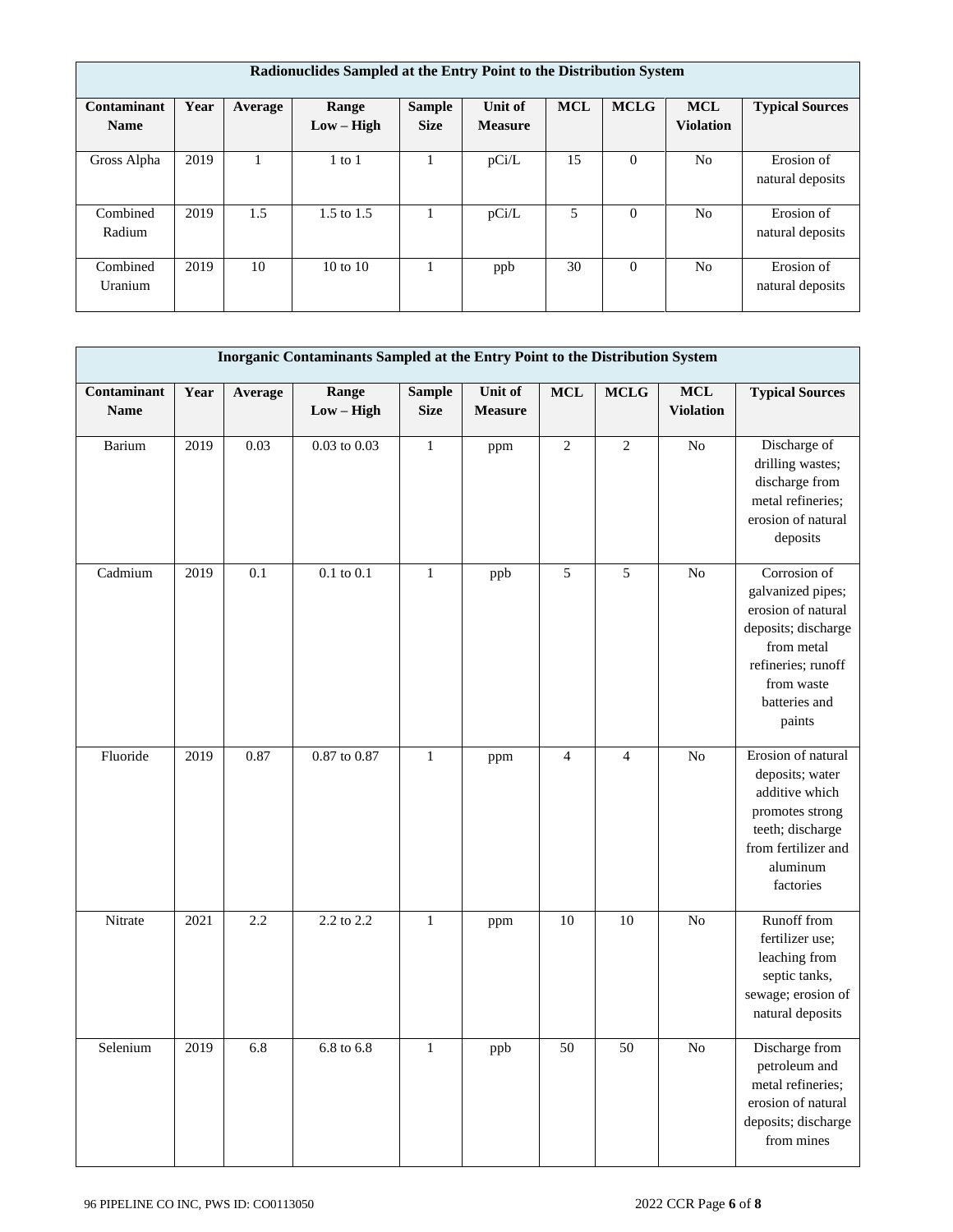|                                                                                                                                | <b>Secondary Contaminants**</b> |     |              |             |                |     |  |  |  |  |  |  |
|--------------------------------------------------------------------------------------------------------------------------------|---------------------------------|-----|--------------|-------------|----------------|-----|--|--|--|--|--|--|
| ** Secondary standards are non-enforceable guidelines for contaminants that may cause cosmetic effects (such as skin, or tooth |                                 |     |              |             |                |     |  |  |  |  |  |  |
| discoloration) or aesthetic effects (such as taste, odor, or color) in drinking water.                                         |                                 |     |              |             |                |     |  |  |  |  |  |  |
| Contaminant<br>Unit of<br>Range<br>Sample<br>Year<br><b>Secondary Standard</b><br>Average                                      |                                 |     |              |             |                |     |  |  |  |  |  |  |
| <b>Name</b>                                                                                                                    |                                 |     | $Low - High$ | <b>Size</b> | <b>Measure</b> |     |  |  |  |  |  |  |
| Sodium                                                                                                                         | 2019                            | 170 | 170 to 170   |             | ppm            | N/A |  |  |  |  |  |  |
| <b>Total Dissolved</b><br>Solids                                                                                               | 2019                            | 702 | 702 to 702   |             | ppm            | 500 |  |  |  |  |  |  |

## **Detected Contaminants**

CROWLEY COUNTY WS routinely monitors for contaminants in your drinking water according to Federal and State laws. The following table(s) show all detections found in the period of January 1 to December 31, 2021 unless otherwise noted. The State of Colorado requires us to monitor for certain contaminants less than once per year because the concentrations of these contaminants are not expected to vary significantly from year to year, or the system is not considered vulnerable to this type of contamination. Therefore, some of our data, though representative, may be more than one year old. Violations and Formal Enforcement Actions, if any, are reported in the next section of this report.

**Note:** Only detected contaminants sampled within the last 5 years appear in this report. If no tables appear in this section then no contaminants were detected in the last round of monitoring.

|             | Radionuclides Sampled at the Entry Point to the Distribution System |         |                  |               |                |            |             |                  |                        |  |  |  |  |  |  |
|-------------|---------------------------------------------------------------------|---------|------------------|---------------|----------------|------------|-------------|------------------|------------------------|--|--|--|--|--|--|
| Contaminant | Year                                                                | Average | Range            | <b>Sample</b> | Unit of        | <b>MCL</b> | <b>MCLG</b> | <b>MCL</b>       | <b>Typical Sources</b> |  |  |  |  |  |  |
| <b>Name</b> |                                                                     |         | $Low - High$     | <b>Size</b>   | <b>Measure</b> |            |             | <b>Violation</b> |                        |  |  |  |  |  |  |
|             |                                                                     |         |                  |               |                |            |             |                  |                        |  |  |  |  |  |  |
| Gross Alpha | 2019                                                                | 2.04    | $2.04$ to $2.04$ |               | pCi/L          | 15         | 0           | N <sub>o</sub>   | Erosion of             |  |  |  |  |  |  |
|             |                                                                     |         |                  |               |                |            |             |                  | natural deposits       |  |  |  |  |  |  |
|             |                                                                     |         |                  |               |                |            |             |                  |                        |  |  |  |  |  |  |
| Combined    | 2019                                                                | 8       | 8 to 8           |               | ppb            | 30         | 0           | N <sub>o</sub>   | Erosion of             |  |  |  |  |  |  |
| Uranium     |                                                                     |         |                  |               |                |            |             |                  | natural deposits       |  |  |  |  |  |  |
|             |                                                                     |         |                  |               |                |            |             |                  |                        |  |  |  |  |  |  |

| <b>Inorganic Contaminants Sampled at the Entry Point to the Distribution System</b> |      |         |                       |                              |                           |                |                |                                |                                                                                                           |
|-------------------------------------------------------------------------------------|------|---------|-----------------------|------------------------------|---------------------------|----------------|----------------|--------------------------------|-----------------------------------------------------------------------------------------------------------|
| Contaminant<br><b>Name</b>                                                          | Year | Average | Range<br>$Low - High$ | <b>Sample</b><br><b>Size</b> | Unit of<br><b>Measure</b> | <b>MCL</b>     | <b>MCLG</b>    | <b>MCL</b><br><b>Violation</b> | <b>Typical Sources</b>                                                                                    |
| Barium                                                                              | 2019 | 0.01    | $0.01$ to $0.01$      |                              | ppm                       | $\overline{2}$ | 2              | No                             | Discharge of<br>drilling wastes;<br>discharge from<br>metal refineries;<br>erosion of natural<br>deposits |
| Chromium                                                                            | 2019 | 2       | $2$ to $2$            |                              | ppb                       | 100            | 100            | No                             | Discharge from<br>steel and pulp<br>mills; erosion of<br>natural deposits                                 |
| Fluoride                                                                            | 2019 | 0.95    | $0.95$ to $0.95$      | 1                            | ppm                       | 4              | $\overline{4}$ | No                             | Erosion of natural<br>deposits; water<br>additive which                                                   |